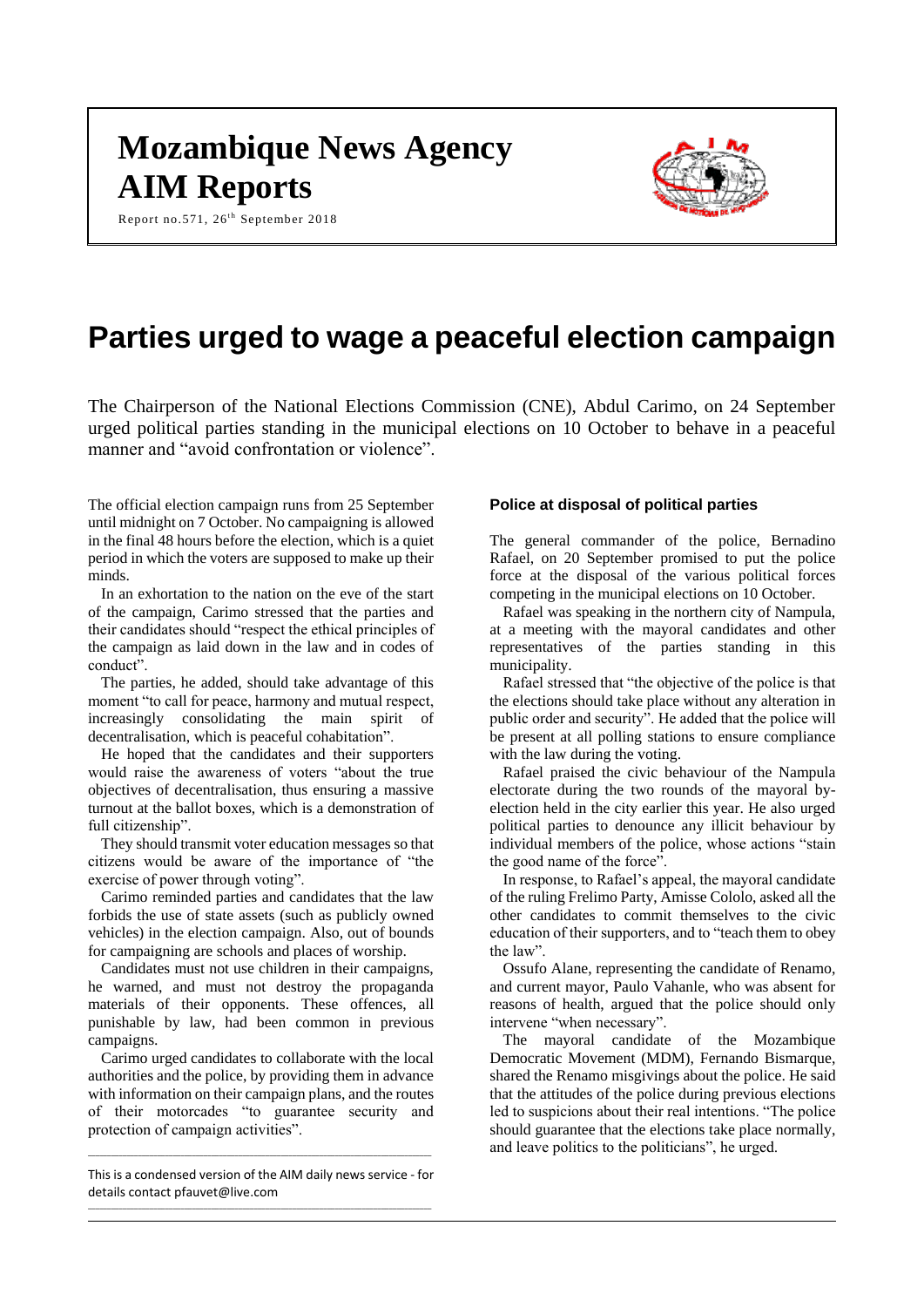# **Comiche uncomfortable with exclusion of candidates**

The Frelimo mayoral candidate for Maputo has regretted the disqualification of two of his opponents, Venancio Mondlane and Samora Machel Junior (Samito).

Mondlane polled well in the last municipal elections in 2013 when he took 40 per cent of the vote in Maputo. At that time he was the mayoral candidate of the Mozambique Democratic Movement (MDM).

About three months ago, Mondlane defected from the MDM to Renamo, which immediately made him head of its list (and hence mayoral candidate) in Maputo.

As for Machel, he had hoped to be the Frelimo candidate. But he claimed the inner-party election was not transparent and opted to run as the mayoral candidate of AJUDEM (Youth Association for the Development of Mozambique), a civil society grouping regarded as close to Frelimo.

However, the National Elections Commission (CNE) disqualified the entire AJUDEM list because it did not have enough candidates (67) and Mondlane because he had resigned from the Maputo Municipal Assembly in 2014, and people who resign from municipal office may not stand in the next set of elections. Renamo and AJUDEM appealed to the Constitutional Council but without success.

One person not pleased with these developments is Eneas Comiche. On 23 September, speaking to reporters in the Maputo neighbourhood of Chamanculo, he said he did not feel comfortable with the exclusion of Mondlane and Machel. "It would have been good had they participated", he said, "because certainly they were prepared to make their contribution".

Their removal from the stage "brings me no comfort at all", he said. "I don't know what promises they wanted to make in their election manifestos, but I am not comfortable".

Although they could no longer stand as candidates, he was sure that Mondlane and Machel "will find some way of transmitting their message".

Comiche told residents of Chamanculo that he wanted to renovate the city's sports facilities. "We have to build football fields, and we have to find space for the construction of a multi-use field for sports. We want to comply with this promise in every neighbourhood of the city. Only thus will we be able to occupy our young people".

The Frelimo first secretary in Maputo, Francisco Mabjaia, said he was pleased with the results from Comiche's "pre-campaign", in which the candidate has spoken with various segments of society, including farmers, market sellers, teachers and transport operators. "We feel that Frelimo's agenda really deserves the support of Maputo citizens", he said. "What we hope is that they will confirm this support by voting for Frelimo".

As for Machel, who is the son of the country's first President, Mabjaia said that, although he had headed the AJUDEM list, he is still a member of Frelimo. In line with the duties of a party member, as expressed in the Frelimo statutes, Mabjaia said he assumed that the Frelimo candidates will be able to count on Machel's support on 10 October. But when Machel spoke to the press on 19 September, he was careful not to offer this explicit support. While he urged all citizens to vote, he was careful not to tell them who they should vote for.

## **Mozambique regaining trust of partners**

President Filipe Nyusi has stated that the country is regaining the trust of its international partners because it is complying with the rules of transparency agreed with them.

President Nyusi was speaking on 23 September in New York, to the Mozambican community resident in the United States and Canada. He told the audience that, with the return of trust, American investment in Mozambique is increasing, thus favouring projects that stimulate the economy.

The President described relations between Mozambique and the United States as "very good", and urged all Mozambicans living in the US to project a good image of the country. It was the task of all Mozambicans living abroad, he added, to "market" the country, and sell its potential, deconstructing the image promoted by disinformation on social media.

Explaining the current stage in talks aimed at restoring a definitive peace to Mozambique, President Nyusi said that every step in the talks has required mutual trust. "We must not start out with distrust", he said. "I trusted in Dhlakama (the late leader of the opposition party Renamo), and that's why we achieved consensus. Democracy is not built with guns. The decentralisation project we approved, and which is now underway, is intended to reduce the space for distrust. We should be hopeful".

In a message addressed to the President, the Mozambican community in the US and Canada thanked the government for sending a civil identification brigade to the US to make it easier for citizens living there to obtain Mozambican identity documents.

President Nyusi is in New York to attend the United Nations General Assembly, and on 24 September he met with UN Secretary General Antonio Guterres, with whom he stressed the importance of dialogue as the main source of relations between countries.

# **Terrorism in Cabo Delgado "not a threat to peace"**

Defence Minister Salvador M'tumuke on 25 September declared that terrorist attacks in the northern province of Cabo Delgado do not constitute threats to effective peace.

The Minister was responding to the latest attack by armed groups, believed to be Islamic fundamentalists, on 20 September when they raided the village of Piqueue, in Macomia district, killing at least ten people, and wounding 14 others. About 55 houses were burnt, and the local health post was looted and then set on fire.

Speaking to reporters in Maputo during the commemorations of the 54th anniversary of the start of the war for Mozambican independence, M'tumuke said "the attacks by these criminals are not a threat to peace. All the institutions in Cabo Delgado are operating normally".

"These are attitudes and activities by criminals who are trying to destabilise security and the normal circulation of the public", the Minister added. But people were still circulating normally in Cabo Delgado, he said.

This insurgency began with attacks against police premises in Mocimboa da Praia district on 5 October last year and the terrorists, known locally as "Al Shabaab", have also launched raids into the neighbouring districts of Macomia, Palma and Nangade.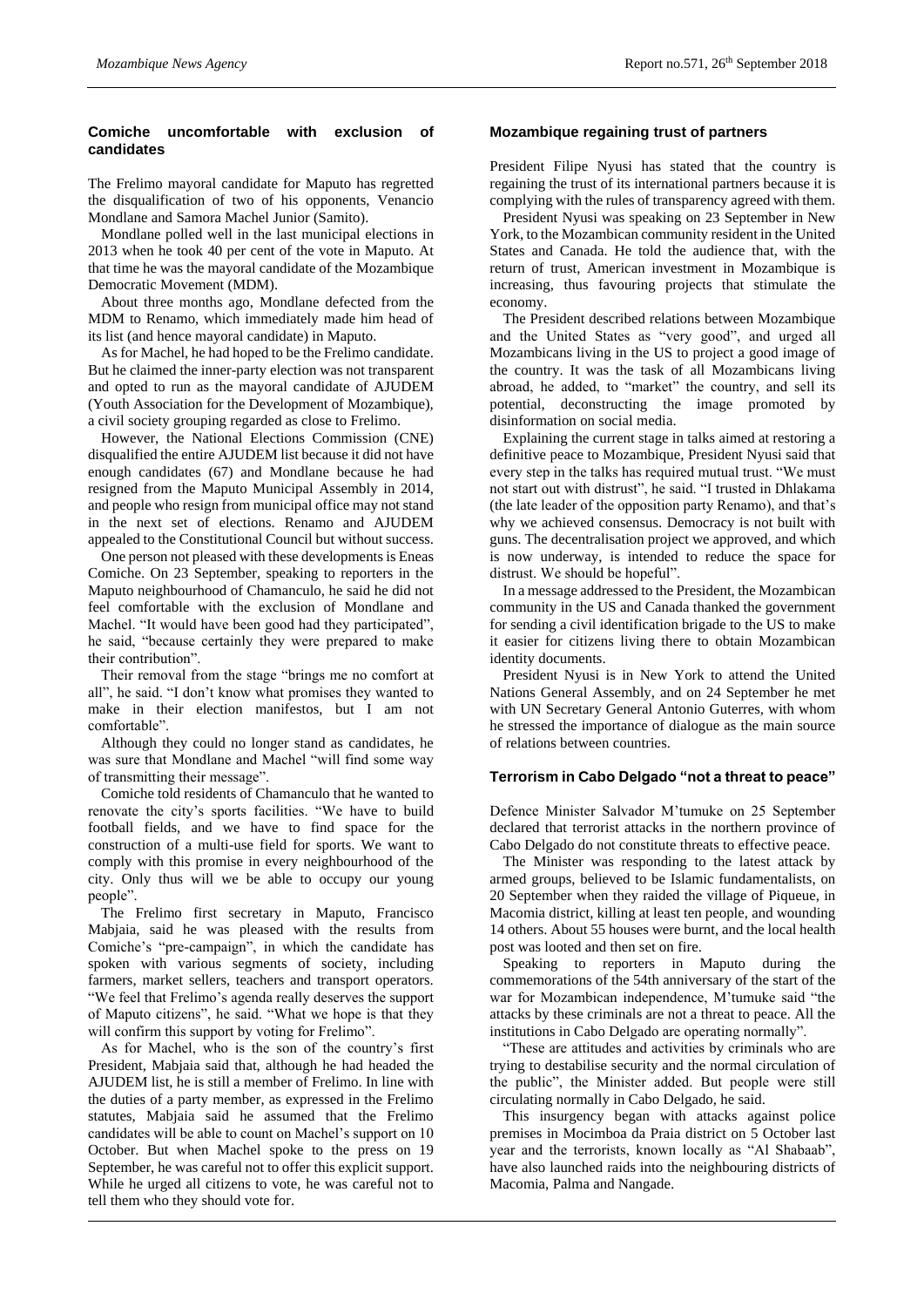# **Poachers and illegal loggers jailed in Gaza**

The Chigubo district court, in the southern province of Gaza, has, over the past three months, sentenced 14 people to jail terms of between 15 days and 12 years for poaching and illegal logging in the Banhine National Park.

The park authorities say that the court cases are the culmination of efforts by park wardens to combat the criminal destruction of wildlife. According to the Banhine park administrator, Abel Nhabanga, 34 cases have been submitted to the court over the last nine months resulting so far in the 14 convictions. Most of the accused, he said, came from other districts in Gaza and from parts of the neighbouring province of Inhambane.

Wardens detected them inside the park, some as they were hunting animals, and others as they were cutting down trees for firewood and charcoal. They have been tried under the amended conservation law, passed by the Mozambican parliament, the Assembly of the Republic, in 2016. The law increased the penalty for poaching to a maximum of 16 years imprisonment.

The district court also confiscated the vehicles, motorbikes and bicycles used by the poachers and loggers. The poachers' guns were also seized and handed over to the police, while the court ordered the destruction of their traps.

"The increase in the number of cases of people convicted for poaching in the Banhine National Park shows awareness on the part of the bodies of the administration of justice of the need to conserve biodiversity", said Nhabanga.

He added that the park has held campaigns to raise awareness about the importance of biodiversity, which have involved local communities, members of the police, prosecutors and judges.

#### **Government approves water management plan**

The Mozambican government on 18 September approved a National Water Resource Management Plan for the next 20 years that will cost an estimated US428 billion.

Announcing the plan at the end of the weekly meeting of the Council of Ministers (Cabinet), the government spokesperson, Deputy Minister of Culture and Tourism Ana Comoana, said the plan envisages the sustainable use of the river basins which Mozambique shares with other member states of the Southern African Development Community (SADC).

Comoana said the plan will be financed through the Mozambican state budget and aid from the country's foreign cooperation partners. "The objective of the plan is to assess current and future demand for water", she continued, adding that it would prioritise the construction of water storage infrastructures. Comoana did not say where these might be, but the government has previously stated that among its top priorities are new dams at Mpanda Nkua, on the Zambezi River, about 60 kilometres downstream from the existing Cahora Bassa dam, and at Mapai, in the Limpopo basin in the southern province of Gaza.

The plan would promote integrated management of water resources, taking into account the specific nature of each river basin. There would be a portfolio of short, medium and long-term projects for the sustainable and efficient exploitation of water resources.

### **President inaugurates tourism complex**

President Filipe Nyusi on 19 September inaugurated the JAT Centre, a tourist and commercial complex in Maputo, which cost about US\$130 million to build.

The complex includes a supermarket, a four-star hotel with 172 rooms (known as the "Malia Maputo Sky Hotel"), 84 apartments, 156 shops, a gymnasium, offices, and a car park with space for 1,800 vehicles.

Speaking at the inauguration ceremony, President Nyusi said the complex is an initiative which will add value to the tourism sector, increase the offer of tourism services and diversify the accommodation offered.

"This is an example of how the Mozambican private sector is backing the government's project of selecting tourism as one of the pillars for development, to make Mozambique a preferred tourist destination at world level", he declared.

For his part, the chairperson of the JAT Group, Joao Brito, noted that the area of 130,000 square metres on which the complex has been built was once a swamp. The inauguration ceremony marked the 20th anniversary of the start of the JAT Group's operations in Maputo.

He stressed that the Group, which employs hundreds of people, also undertakes "social responsibility actions, notably in health, education, and support for needed children and for the elderly".

## **President pledges continued expansion of financial services**

President Filipe Nyusi on 17 September urged managers of the country's largest commercial bank, the Millennium-BIM (International Bank of Mozambique), to continue taking financial services into rural areas.

He was speaking at the inauguration of a BIM branch in the coastal district of Mossuril, as part of a working visit to the northern province of Nampula. This is the first branch of any commercial bank in the district, and it means that Mossuril will no longer depend on banking services provided in neighbouring districts (Nacala, Monapo or Mozambique Island).

The inauguration of the Mossuril bank was part of the government project "One District, One Bank", intended to implement the "National Financial Inclusion Strategy" for the period 2016-2022.

The aim is to ensure that all districts in the country have at least one bank branch and that by 2022 more than half the population have a point of access to financial services within five kilometres of their workplace or residence. Also, by that year, 35 per cent of the adult population should have a bank account in a formal financial institution.

President Nyusi told the Mossuril crowd that the inauguration of the new branch sends the message that the government is committed to expanding financial services throughout the country, especially in rural areas. "It is further evidence that the government places rural development at the heart of its governance actions since over 70 per cent of our people live in the countryside", he added.

The President pledged that the government will strengthen banking supervision, to minimise the contagious effect of international crises on the Mozambican financial system.